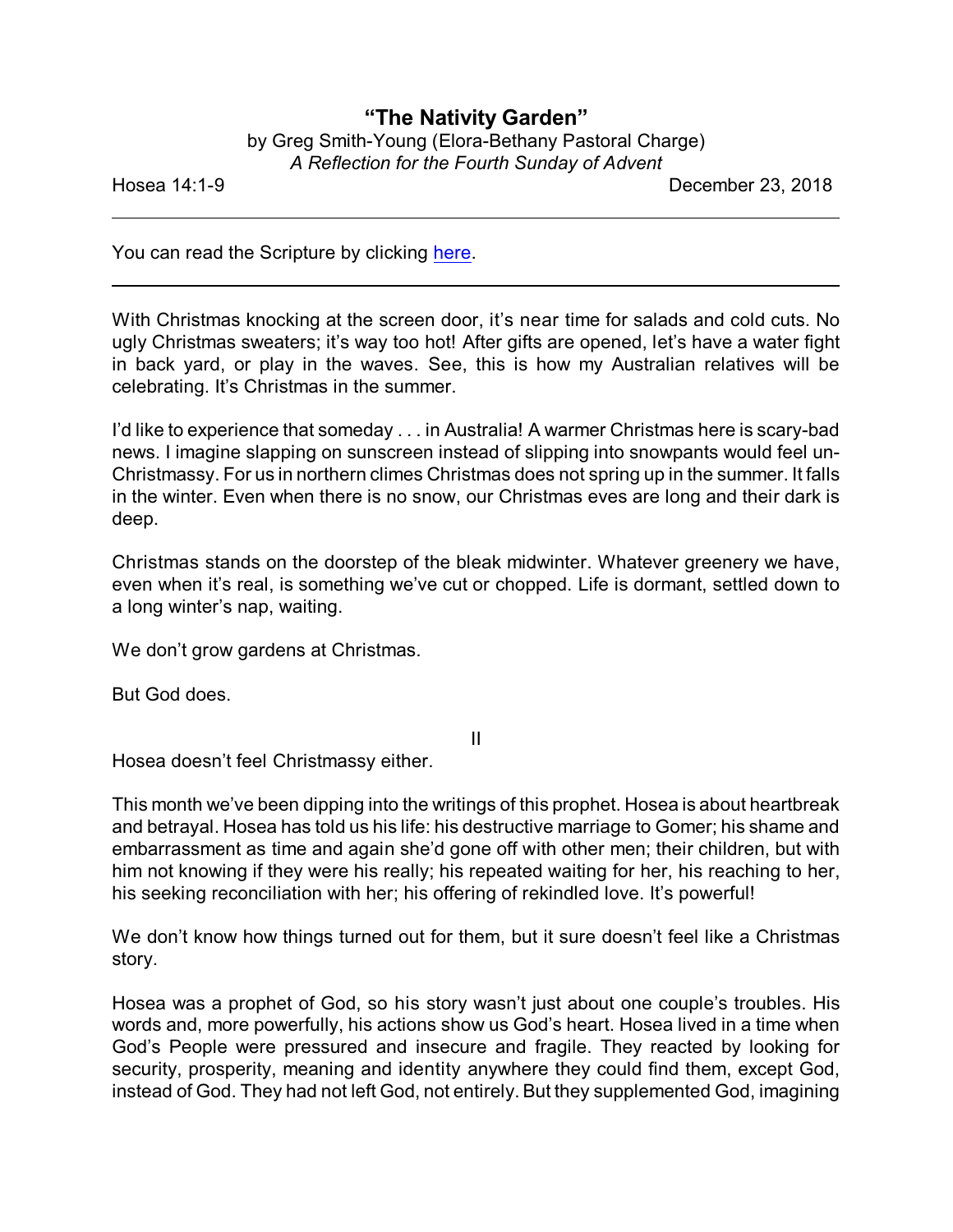God wasn't good enough. They broke their covenant relationship with God. Hosea cried out God's experience of betrayal. He warned where this was headed.

Unlike Hosea and Gomer, we know how it turned out. They did not listen. They were destroyed. Only a small bit survived.<sup>1</sup> It doesn't feel like a Christmas story.

It's our story too. Our story is also about turning away from God. It's a dead-of-winter story. But can it be our Christmas story?

Yes, because Christmas is when God grows a garden . . . and not just in Australia.

III That's what struck me in that reading of how Hosea ends.

Hosea has called them to return from their turning-away.<sup>2</sup> They need to get straight who they can count on. They cannot depend on Assyria. (Assyria was the superpower next door.) They cannot depend on military strength. (That's what the business of "not riding horses" was about; horses were for war). They cannot depend on the "gods" they've been turning to. (Why put your trust in things made by our frail human imaginations?)

We can count on God. God will take away and heal our turning-away. God will love us freely. God is angry when we turn away, because God angers at whatever threatens God's beloved. Still, we can count on God to turn to us, again and again.<sup>3</sup>

Then Hosea gives us this description that struck me. It's of God reviving God's People. It is lush, alive, and growing. $4$ 

God says:

*I will be like the morning dew to Israel.*

In our dry desert, God is the surprising presence of moisture in the morning. The dew soaks into the barren ground — that's God's People, that's us.

Listen to what happens.

Hosea lived in a time when God's People had divided into two countries. The kingdom of David and Solomon split into a northern country, which retained the name "Israel"; it was also called "Ephraim." It was the largest and more powerful of the two. Hosea lived in this Israel and his message was directed at its leaders and people. In 722 BC, the Assyrian empire conquered it. Those who it did not destroy, it dispersed. (These are the fabled "ten lost tribes.") The southern kingdom, called Judah and centred in Jerusalem, continued until it was conquered by the Babylonians in invasions in 597 and 586.

 $2$  Verses 1-3.

 $3$  Verse 4.

<sup>4</sup> Verses 5-7, adapted from *The Message*.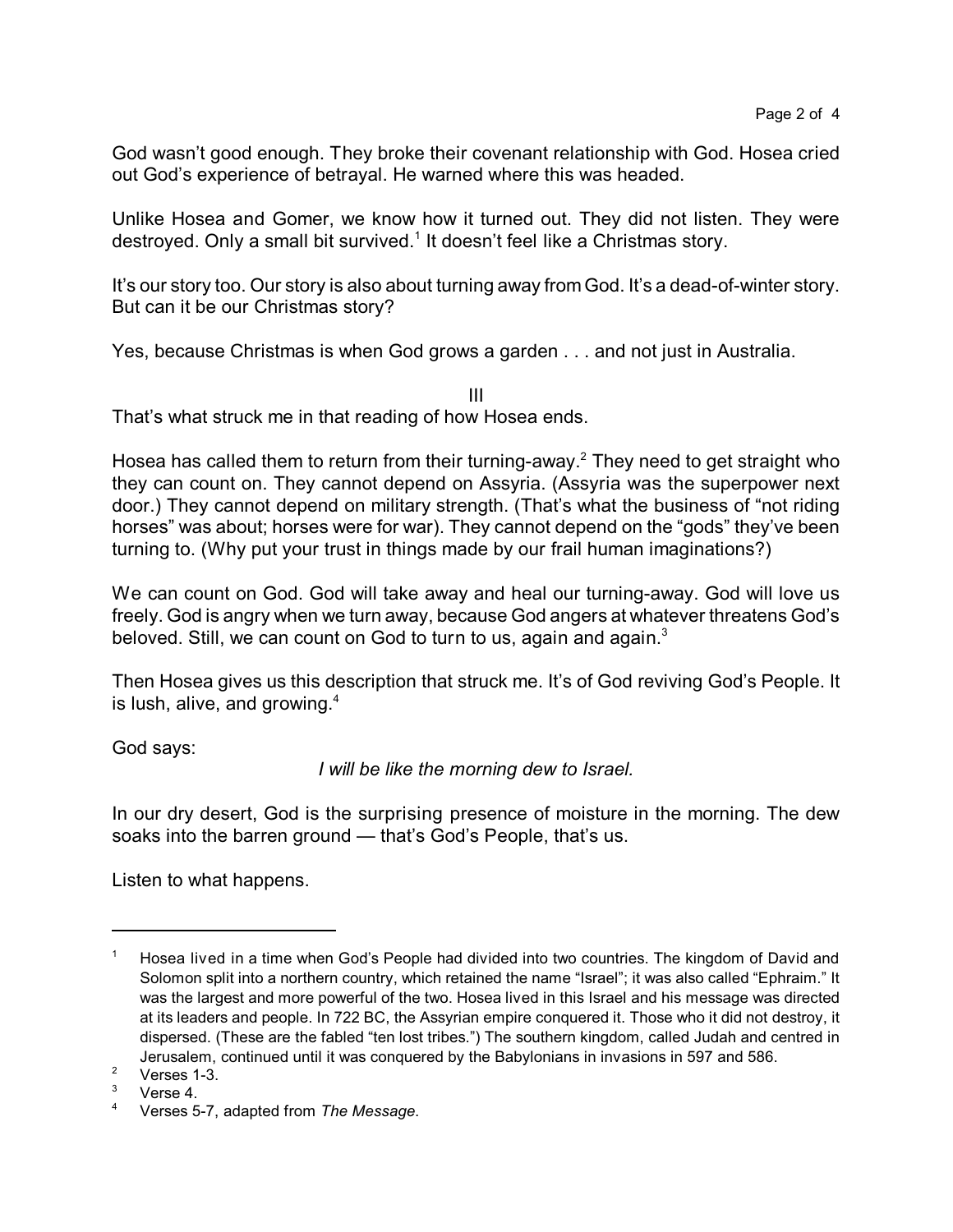Page 3 of 4

*They burst into bloom like a crocus in the spring. They put down deep oak tree roots, They become a forest of oaks! They become splendid—like a giant sequoia. They become fragrant, like a grove of cedars! Those who live nearby will be blessed by them, be blessed and prosper like golden grain. Everyone will be talking about them, spreading their fame as the vintage children of God.*

This is more than a garden. It's a whole landscape of growing, bursting, spreading, fragrant, vibrant and abundant life.

What a picture of when God saves us.

Do you picture Christmas?

IV

Jesus might have been born in the rain and damp snow of a Bethlehem winter. Or maybe it was fall. Or, springtime. We don't know. I don't think it matters much. Still, to me Jesus' arrival feels "Springy."<sup>5</sup>

C. S. Lewis' children's novel, The Lion, the Witch and the Wardrobe tells of a mythical land called Narnia. It was burdened by a century-long curse, imposed by the evil White Witch, who had *"made it always winter and never Christmas."*<sup>6</sup>

Then, things mysteriously begin to change. Listen to the experience of one of the children who are at the centre of the story, Edmund.

*. . . there was a moment's silence. And in that silence Edmund could at last listen to the other noise properly. A strange, sweet, rustling, chattering noise — and yet not so strange, for he knew he'd heard it before — if only he could remember where! Then all at once he did remember. It was the noise of running water. All round them, though out of sight, there were streams chattering, murmuring, bubbling, splashing and even (in the distance) roaring. And his heart gave a great leap (though he hardly knew why) when he realized that the frost was over. And much nearer there was a drip-drip-drip from the branches of all the trees. And then, as he looked at one tree he saw a great load of snow slide off it and for the first time*

The evidence in Matthew and Luke's accounts is sparse, to say the least, which gives plenty of room for speculation and theories. I found a good summary of the considerations here: <https://www.jesusfilm.org/blog-and-stories/when-jesus-really-born.html>

<sup>&</sup>lt;sup>6</sup> C. S. Lewis, The Lion, the Witch and the Wardrobe (Harmondsworth, UK: Penguin, 1959), 98.